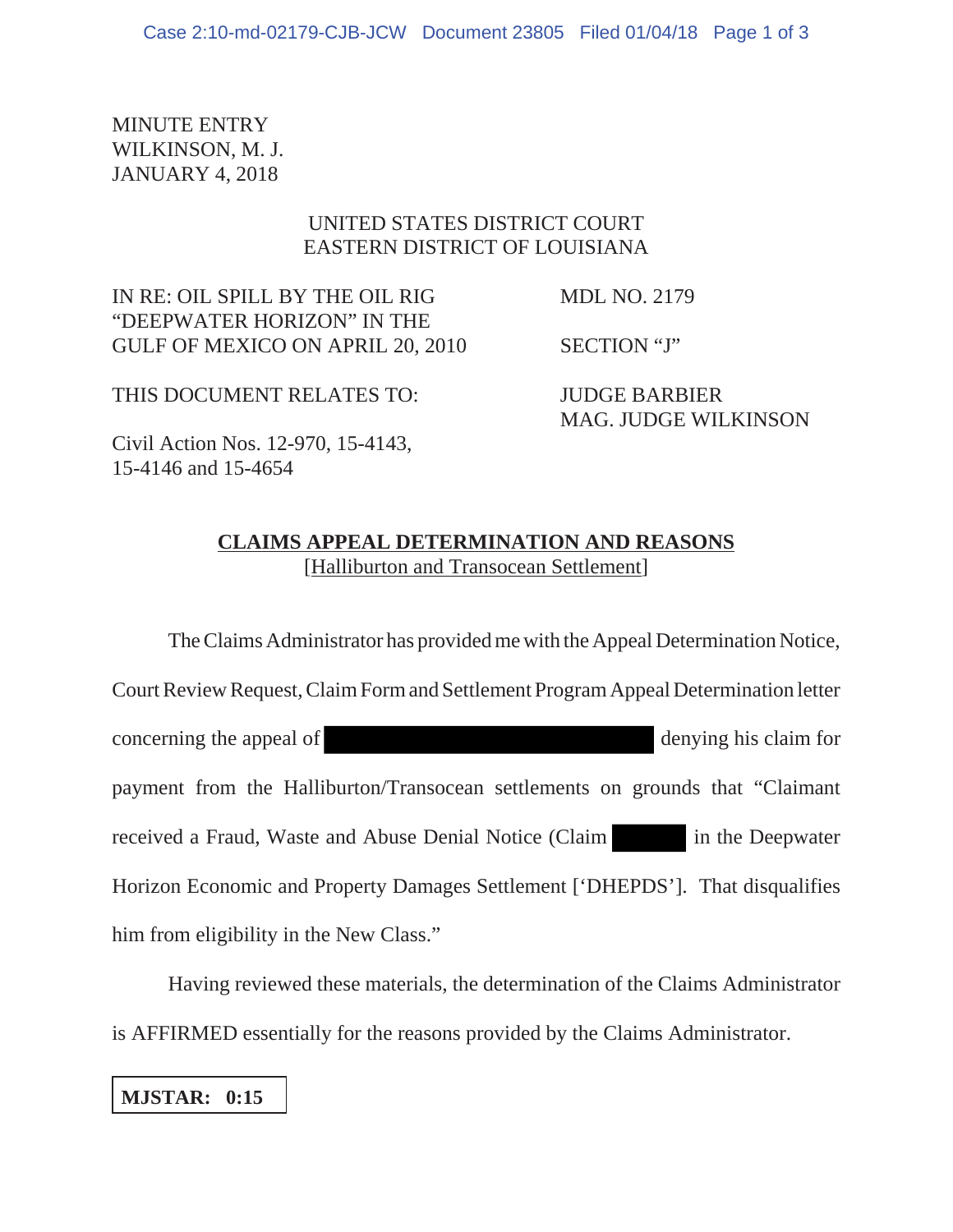The Distribution Model approved by the court expressly excluded from recovery any claimant who was subject to a valid and final fraud denial in the DHEPDS program. Record Doc. No. 18797 at p. 27. The New Class Halliburton/Transocean settlements apply to maritime law punitive damages claims. Numerous federal courts have applied the doctrine of unclean hands from its roots in equity to claims and issues founded in both law and admiralty. See, e.g., State of Israel v. Motor Vessel Nili, 435 F.2d 242, 248-49 (5th Cir. 1970) (considering unclean hands of shipowner in determining liability in maritime lien case); Max v. Sax, 134 F.2d 2, 5 (7th Cir. 1943) (applying unclean hands doctrine to case involving treble damages); Boca Raton Cmty. Hosp., Inc. v. Tenet Healthcare Corp., 238 F.R.D. 679, 694 (S.D. Fla. 2006) (applying unclean hands doctrine to civil claim for damages). As the Fifth Circuit stated in Florida Bahamas Lines, Ltd. v. Steel Barge Star 800, 433 F.2d 1243, 1249 (5th Cir. 1970) (quotation and citations omitted), "admiralty jurisdiction embraces the resources of equity whenever the need arises. The Chancellor is no longer fixed to the woolsack. He may stride the quarterdeck of maritime jurisprudence and, in the role of admiralty judge, dispense, as would his landlocked brother, that which equity and good conscience impels." "The integrity of the court is no less worthy of protection in action[s] at law, than in actions in equity." T. Leigh Anenson, Limiting Legal Remedies: An Analysis of Unclean Hands, 99 Ky. L.J. 63, 89 (2011) (quotation omitted).